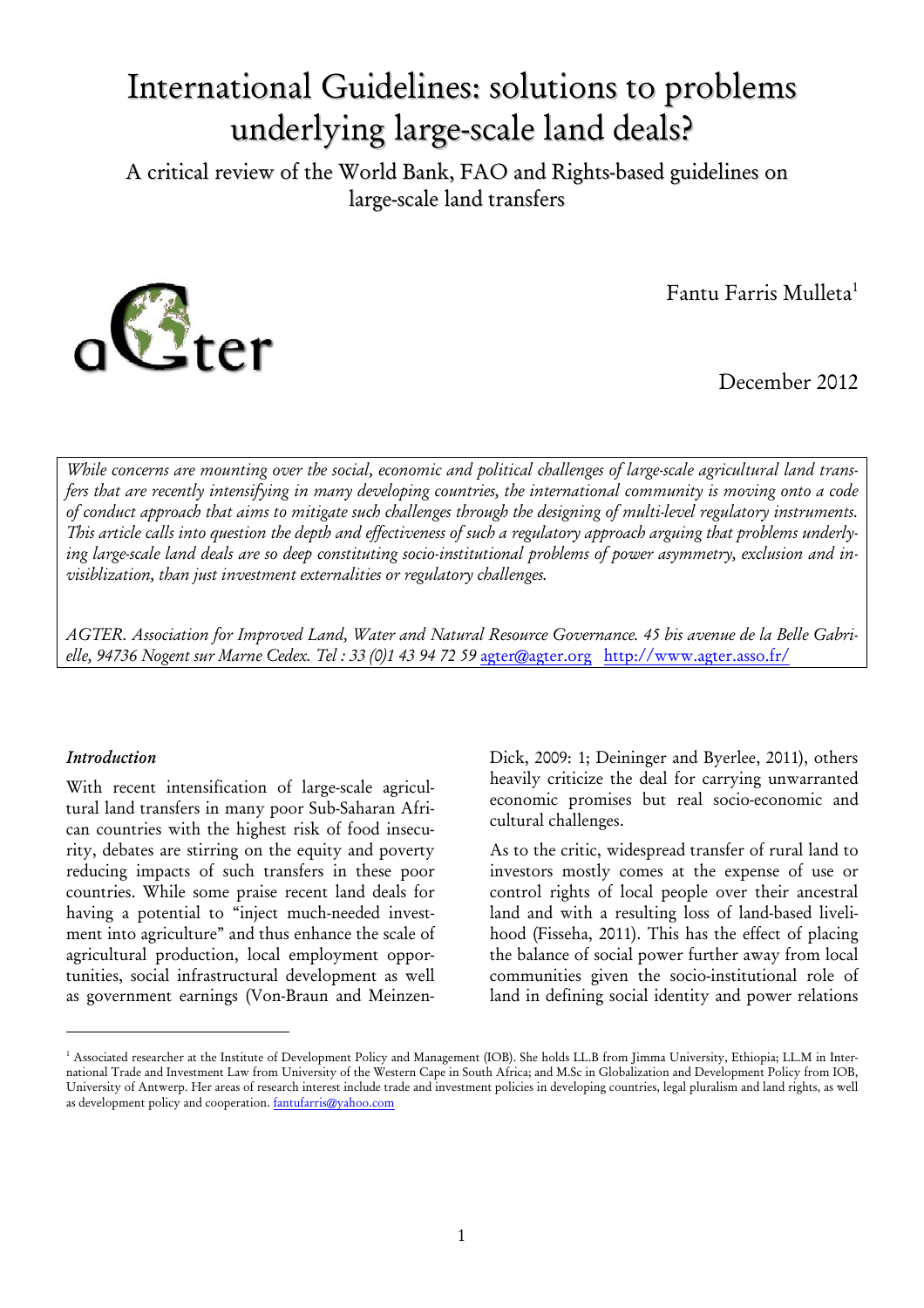especially in rural areas (Merlet, 2007). To make things worse, recent land deals are mostly carried out without effectively consulting and compensating local land users which is made possible through a discourse and power based invisiblization of local claims by states (Merlet and Bastiaensen, 2011). Indeed, while customary land use rights of local communities is largely overlooked by many host states, the central and multi-functional role of land to local communities, especially pastoralists, is also ignored with states' labeling of all land not being used for crop cultivation as 'idle' and thus open for investment transfer, even if other claims may exist over such land (Borras et al., 2012; Wily, 2011). As such, the term 'land grabbing' is used by many to refer to the unjust taking of land away from local communities or "the extraction of resources by external actors [including investors and states] at the expense of local populations" (Lavers, 2012: 795).

Many also challenge recent land deals for being driven by extra-territorial food, energy and financial security concerns that are extractive by character and least accommodative of local interests (White et al., 2012; Anseeuw et al., 2011; Cotula et al., 2009). In particular, the export-oriented, agrofuel-driven and/or speculative nature of most land transfers is highly denounced for threatening the reliability of food access to local consumers and thus, compromising the 'food sovereignty' of host countries most of which are already chronically food insecure (Rosset, 2011).

In view of such and various other challenges related with large-scale land transfers, a policy advance is lately taken by actors, both at international and national levels, to respond to such challenges through a 'regulatory' or 'code of conduct' approach – an approach that calls for mitigation of the challenges through the designing of multilevel regulatory frameworks.

Such a regulatory approach is neither a recent finding nor unique to large-scale land transfers. It rather is an extension of the long-established 'middle path theory' on the administration of investments by multinational corporations wherein such investments are considered of being intrinsically good to host states, provided that they are regulated through 'codes of restrictive business practices' that maximize the benefits and reduce the risks associated to it – an approach favouring a mix of regulation and openness (Sornarajah, 2004: 64).

Hence in the context of land deals, the regulatory approach does not question the very existence of large-scale land transfers; it rather promotes its continued existence with a minimized risk – the main focus being governance of investment externalities as if recent large-scale investments in farmland are like any other forms of investment (Borras and Franco, 2010: 7). Accordingly, many proponents of the regulatory approach consider large-scale agricultural land transfers as "an opportunity to overcome long term underinvestment in agriculture" which can be rendered both socially and environmentally sustainable through "guidelines or principles for good land governance and responsible investment in agriculture" (Liversage, 2011: 7-8). It is with this view that Von Braun and Meinzen-Dick describe such large-scale investments in farmland as a measure of 'necessity' for rural development which can be made 'virtuous' thorough the use of codes of conduct and other appropriate policies aiming to seize the benefits and mitigate the challenges (Von Braun and Meninzen-Dick, 2009: 3). On a same regard, the World Bank has identified lack of strong legal and institutional frameworks in host countries as a key limitation in the "moving from challenges to opportunities" with large-scale agricultural land transfers (Deininger and Byerlee, 2011: Xiii).

Of the major initiatives taken lately at an international level to regulate large-scale land deals, one is formulation of international guidelines including the World Bank Principles for Responsible Agricultural Investment; the FAO Voluntary Guidelines on the Responsible Governance of Tenure of Land, Fisheries and Forests as well as; the Minimum Core Human Rights Principles of the UN Special Rapporteur on the Right to Food. This article briefly examines these international regulatory instruments from a legal pluralistic or socio-institutional perspective of land rights wherein multiple claimants, arguing their claim from different legal orders, exist over same land – rendering state's legal order only a small piece of the diverse social relations over land and rather putting emphasis on the role of social power in determining losers and winners from negotiations among the multiple claimants over land (Merlet and Bastiaensen, 2011).

### *The World Bank Principles and FAO Voluntary Guidelines*

The fist and most publicized international guideline comes from the World Bank which indeed is a leading actor in supporting the use of regulatory instruments to deal with problems of large-scale land transfers. With the assumption that recent largescale investments in farmland carry some risks,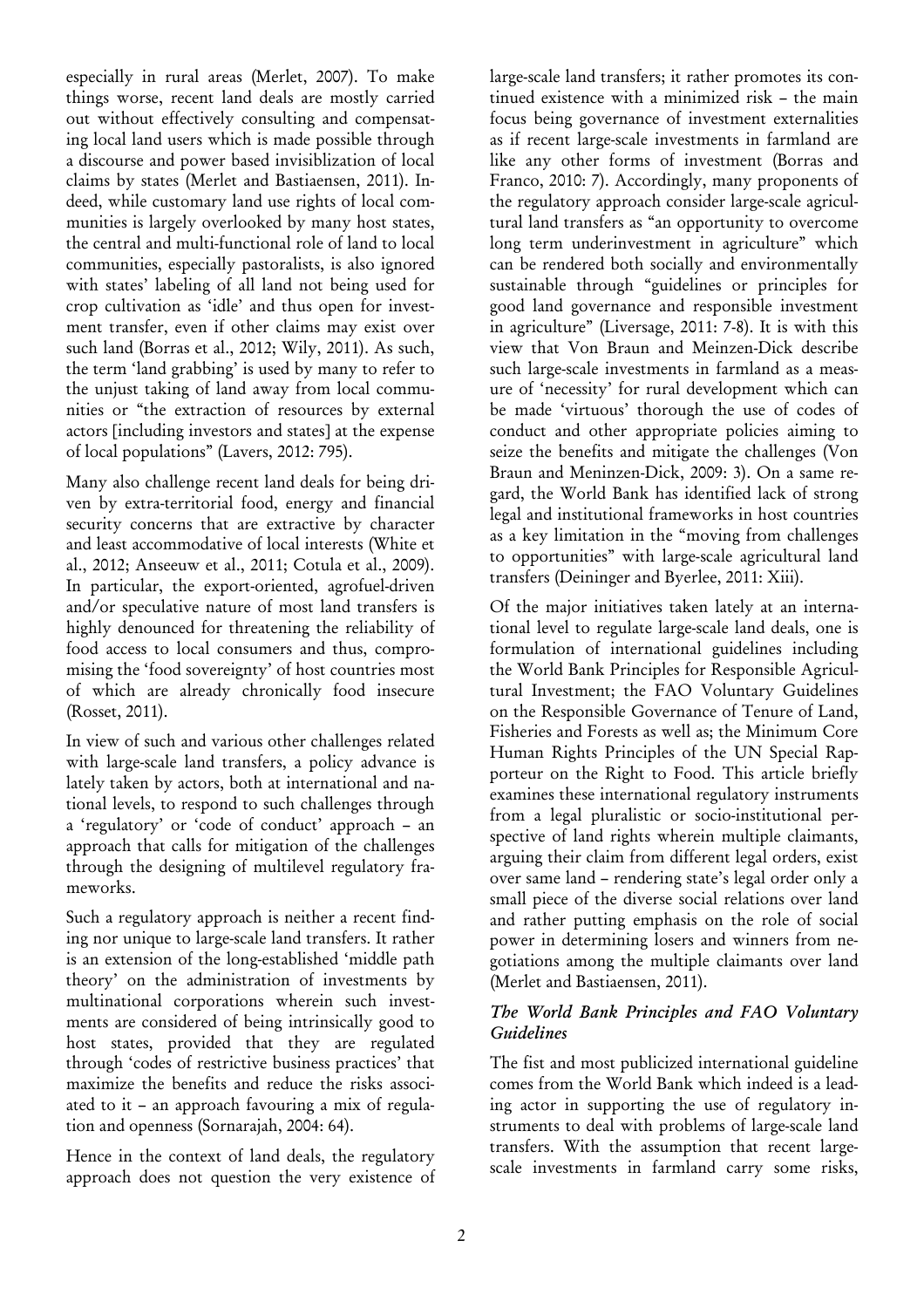which however "correspond to equally large opportunities" (Deininger and Byerlee, 2011: 142), the World Bank came up with a list of principles and policy prescriptions that aim to minimize the risks and seize opportunities through the regulation of such farmland investments.

The FAO Voluntary Guideline on the Responsible Governance of Tenure, endorsed by the Committee on World Food Security in May 2012, is another widely publicized and the most recent global initiative for the regulation of land tenure in general and large-scale farm investments in particular. The FAO guideline is more inclusive than the World Bank principles in its formulation process (White et al., 2012); it is also a lot more 'holistic' in its approach whereby land rights are characterized of being "inextricably linked with access to and management of other natural resources" (Preface of the FAO Voluntary Guidelines, 2012). This is an important approach in the context of current land deals wherein loss of land use rights by local communities brings a wide range of consequences in terms of loss of access to various other natural resources, including water, fisheries and forest woods, on which local livelihoods highly depend.

However, both the World Bank and FAO guidelines suffer from several flaws in their appreciation of underlying problems as well as in their policy prescriptions. The first common flaw is their voluntary disposition in that they do not give rise to enforceable rights and responsibilities on actors involved in land deals. Some justify such voluntary nature arguing that mandatory international regulations are "more difficult to negotiate; take longer to agree; are sometimes diluted as a result; and are often more difficult to enforce" (Liversage, 2011: 9). While that is generally true, also voluntary guidelines are hardly enforceable especially when it comes to disciplining business entities or investors (White et al., 2012). Indeed in the absence of a mandatory regulatory regime, it is hardly imaginable for investors to voluntarily subject themselves to restrictive business practices which are costly in terms of corporate interests. As such, the voluntary guidelines have lightly assumed that corporate interests of investors can easily be streamlined with local interests, which however is an over simplification of the power dynamics and discursive struggle actors go through, especially in the context of the recent land deals which involve conflicting claims and interests among the different actors including the state, investors and local communities (Merlet and Bastiaensen, 2011).

One possible way of enforcing of such voluntary international guidelines is through their incorporation into state laws which then give rise to statutory rights and responsibilities. This however reinforces the state-centric approach in the governance of land deals; since it gives the ultimate discretion for states to decide on whether or not to incorporate such principles into state law, and thus opt for or against their applicability. Indeed, given the use of land transfers as an instrument of political patronage in many Sub-Saharan African countries (Wily, 2011; The Oakland Institute, 2011a), and also invisiblization of local claims through operation of state power, it is questionable if states in Sub-Saharan Africa have the necessary political will to voluntarily incorporate and stick to such principles.

Besides their voluntary disposition, the other common flaw of the World Bank and FAO guidelines is their legal centralistic or state-centric orientation wherein states are regarded as key actors in redirecting large-scale land transfers into a 'responsible investment' or 'win-win outcome'. Indeed, both the World Bank and FAO guidelines heavily emphasize on a top-down state legislative innovation as a means of addressing problems around land deals. For instance, the FAO Voluntary Guideline uses the phrase 'states should' 164 times in a 40 page document, which is a clear indication of its statecentric disposition.

Such an approach simplifies problems around land deals into mere investment externalities and regulatory failure which thus is within the regulatory control of states; and less of a socio-institutional issue. It therefore underestimates the potential role of other non-state actors in (re)shaping the institutional landscape around land deals and, most importantly, ignores the need for restructuring of the prevailing power asymmetries in socio-institutional relations around land issues that renders local claims invisible in negotiating arenas.

Also, the trust that states are neutral actors which always strive to harness social benefit is subject to contestation, especially when it comes to land deals where states play an active role in the invisiblization of local claims and the use of such deals for political patronage. As such, it becomes questionable whether and to what extent the state, which is part of the problem, can be a main agent of change as regarded under the World Bank and FAO guidelines.

Practicability of the World Bank and FAO policy prescriptions for state regulation of large-scale in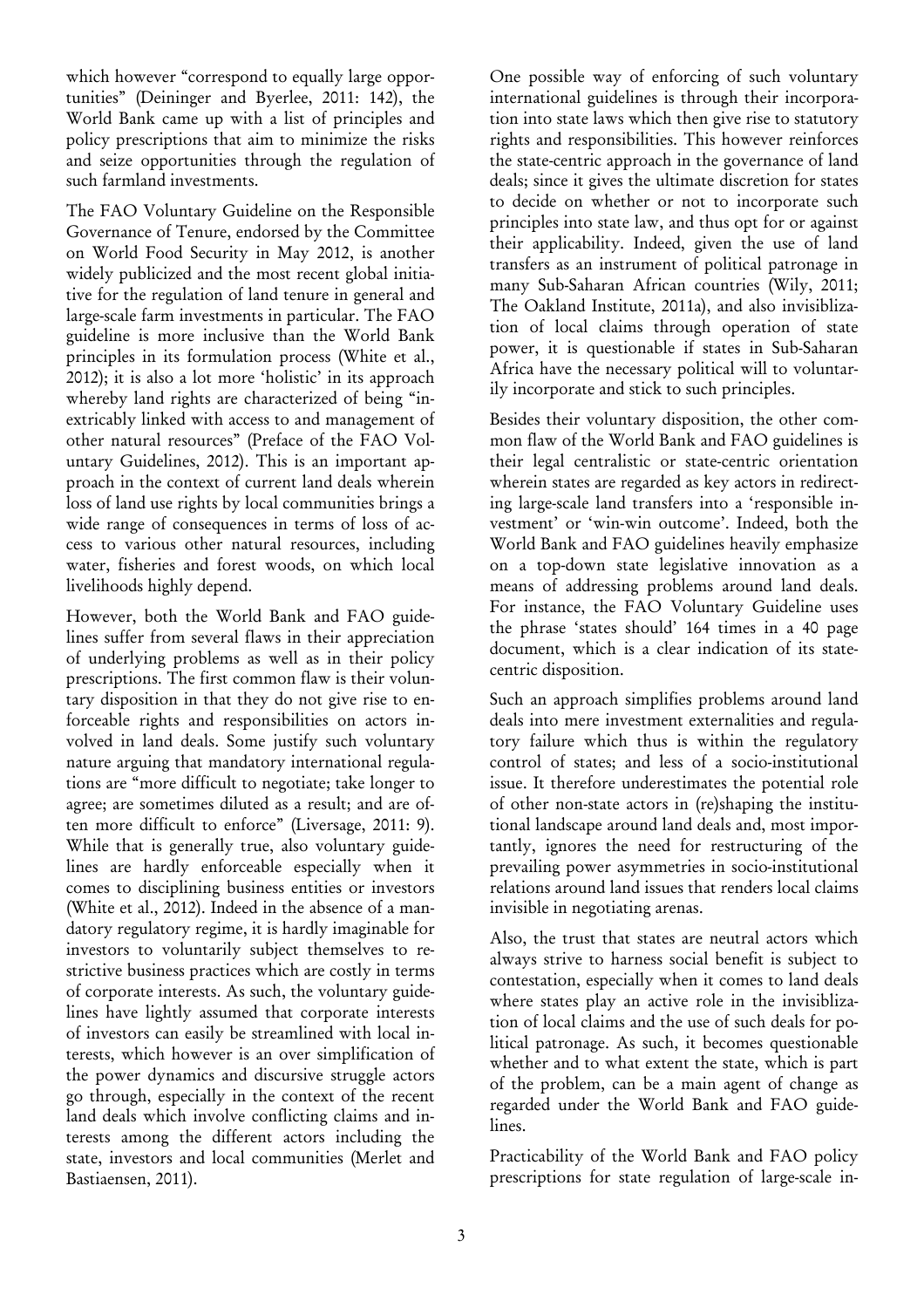vestments in farmland is also constrained by the prevalence of other ideologically opposing international principles and state obligations which limit the regulatory power of states on investment undertakings. There are indeed several international instruments which grant investors, especially foreign, with a protection against host state regulatory interventions, of which instruments the major are: the two decade long World Bank Guideline on the Treatment of Foreign Direct Investment, Agreement of the World Trade Organization (WTO) on Trade-related Investment Measures (TRIMs), and Bilateral Investment Treaties (BITs), among others.

It is indeed interesting to note that the World Bank already has a guideline on the treatment of foreign investors, drafted in 1992, which propagates for free admission of investors without any prerequisite or performance requirements (Paragraph 2.3 of the World Bank Guidelines on the Treatment of Foreign Direct Investment, 1992). Such guideline also calls for a flexible or autonomous use of domestic labour and goods markets by foreign investors with least intervention from host states. It is in fact within the working mandates of the World Bank group, especially the International Finance Corporation (IFC), Multilateral Investment Guarantee Agency (MIGA) and International Centre for Settlement of Investment Disputes (ICSID), to promote the corporate interests of foreign investors and facilitate their activities in host states. Indeed the 1992 World Bank Guideline on the Treatment of Foreign Direct Investment is a reflection of this stand – it pressing for the utmost security and protection of corporate interests of investors, while paying lesser attention to socio-economic concerns of host states and the need for regulation of investment undertakings.

Particularly in the context of current land deals, some blame the World Bank for 'enabling' such transfers mainly through shaping/influencing the legislative environment of host states in a way that allows for the signing of "streamlined and lucrative investor contracts" than that of setting rigorous regulatory frameworks (The Oakland Institute, 2011b: 1).

Also under most BITs signed between home and host states, investors are entitled to an 'investment freedom' which is a protection against host state intervention in the management, operation, maintenance, use and enjoyment of investments. Moreover, some BITs define expropriation of investment property very broadly to also include any loss investment interests as a result of state's regulatory measure – what is commonly referred to as 'indirect taking of investment property' or 'regulatory taking' (Cotula, 2011; Sornarajah, 2004). In such cases, the host country holds a responsibility of paying compensation for any loss of corporate interests resulting from its application/enforcement of a regulatory measure, even if such is primarily meant to promote public interest.

Also, most BITs entitle multinational corporations with a treatment that is no less favourable than that provided for domestic investors in all aspects of investment undertakings including in the marketing of products outside the host country. This makes it hardly possible for the host state to separately regulate multinational corporations, for instance those engaged in large-scale agrofuel production, from small and medium sized domestic investors of same product, despite the difference in their welfare impact.

All these add to the discourse base of investors in challenging regulatory interventions of host states for the promotion of local employment, technology transfer, provision of public goods and other policy prescriptions suggested under the World Bank Principles. As such, the World Bank and FAO guidelines are neither coherent nor the only piece of international norms governing investments in farmland; other ideologically competing international norms also exist which entitle investors with a better base of claim and discourse against state's regulatory measures – allowing investors to do forum shopping among the different international norms while constraining applicability of the World Bank policy prescriptions towards a 'win-win' regime of large-scale investments in farmland.

## *A human rights–based approach*

Another international response to the challenges of large-scale land deals comes from Oliver De Schutter, Special Rapporteur of the UN on the Rights to Food, with his formulation of a set of core international principles which are meant to address the human rights challenges of large-scale land deals – a human rights-based approach to land deals (De Schutter, 2011). Such a human rights-based approach is developed improving on the fundamental flaws of the World Bank and FAO guidelines.

To start with, it recognizes the pitfalls in the voluntary nature of the World Bank and FAO guidelines, and thus recommends on the need to hold states responsible to international human rights obliga-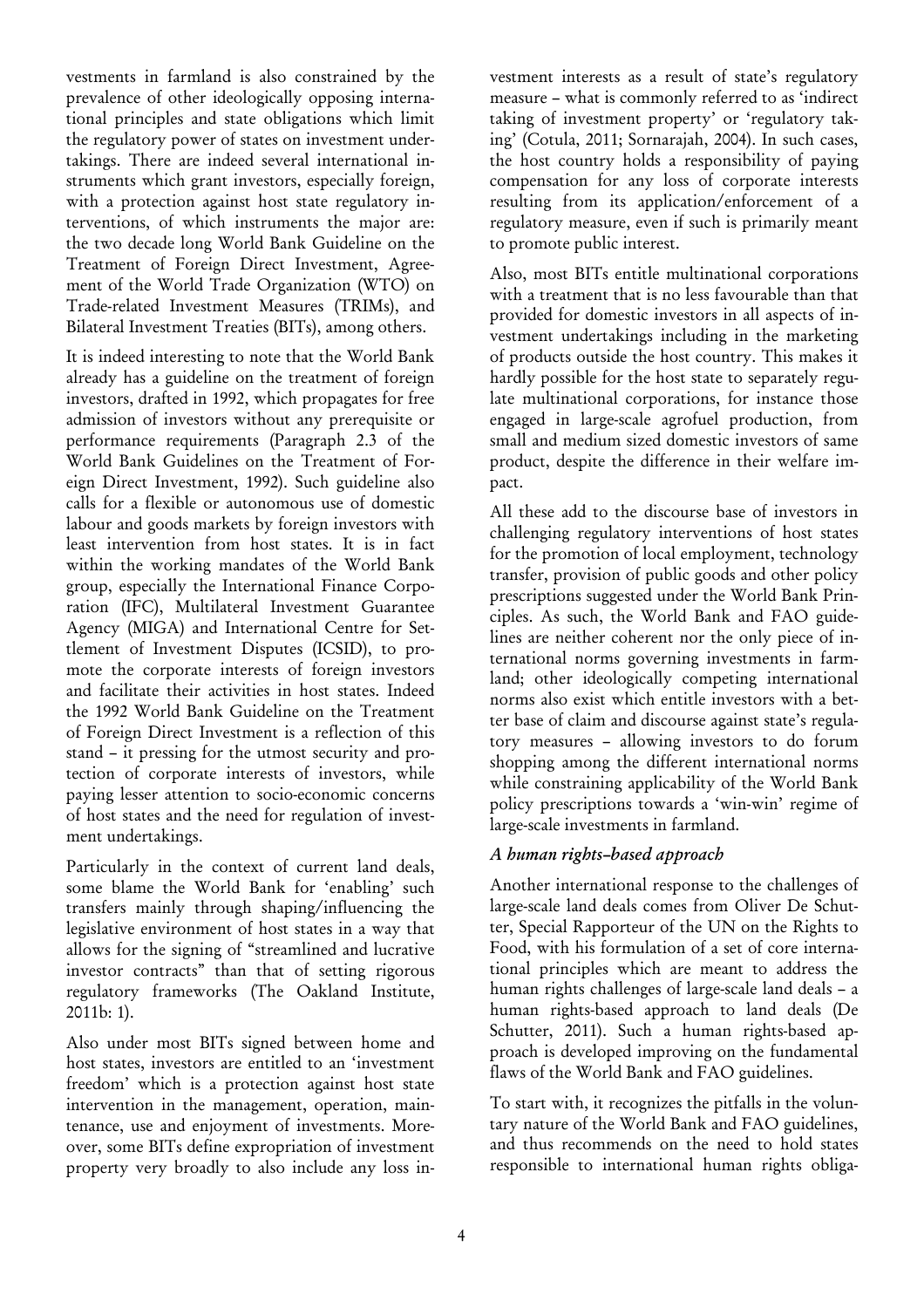tions which give rise to state accountability (De Schutter, 2011). It also recognizes weaknesses of the World Bank and FAO guidelines in presenting blueprint policy prescriptions as measures sufficient to redirect large-scale land transfers into a win-win outcome. As such, it suggests a list of guiding principles which are "minimum principles in the sense that a large-scale investment in land will not necessarily be justified even though it may comply with the various principles listed" (De Schutter, 2011: 256). Hence unlike the code of conduct approach of the World Bank and FAO, the human rights-based approach does not simplify problems around land deals into mere investment externalities which can be sufficiently dealt through state regulatory measures. It indeed goes beyond the superficial problems on the technicalities of land deals, and touches up on some intrinsic problems on the nature and impact of large-scale investments in farmland (Stephens, 2011). As rightly stated by De Schutter himself "it would be unjustified to seek to better regulate agreements on large-scale land acquisitions or leases without addressing also, as a matter of urgency, [the] circumstances which makes such agreements look like a desirable option" (Paragraph 6 of the Core Principles and Measures to Address the Human Rights Challenges, 2009).

However, such human rights-based approach shares some common flaws with the voluntary guidelines of the World Bank and FAO, especially when examined from a legal pluralistic perspective. The most important of such flaws are its purely rightsbased legal orientation and also its excessive focus on the state as a main actor responsible for social change.

As the name itself indicates, the human rights-based approach is a purely legal approach whose relevance in the context of current land deals can be put into question given the predominant operation of social power and negotiations, than that of legal entitlement, in the politics of land relations. Its relevance becomes more uncertain when looking at it from a socio-institutional perspective that "rights cannot be enforced so long as the fundamental inequalities [or power asymmetries] in which social relations are grounded remain intact" (Hall in Cousins, 2009: 901-902). Hence a focus on legal rights does not fully touch the core socio-institutional or relational problems underlying land deals and thus promises no fundamental change on its own – a call for restructuring of power in socio-institutional processes (social empowerment) as a precondition for successful operationalization of legal entitlements of weaker groups.

The other flaw of the human rights-based approach relates to its state-centric disposition wherein almost all of the prescribed principles call host states to take one or another measure to minimize the human rights challenges of large-scale land transfers. As such, all the critics made above about the practicability of a top-down or state-centered legislative innovation also applies here to the human rightsbased approach. After all the minimum human rights principles are another list of blueprint standards whose realization on the ground heavily depends on the political will and institutional capacity of host states. In the words of Li (2011: 292), the minimum human rights principles are "still limited to a technical fix: [whose] tools are naming, shaming and enjoining relevant authorities to be proactive in the protection of rights... [which however] cannot change the political economic context that translates paper rights into real ones". Indeed, most of the human rights principles and state measures suggested by De Schutter have already been covered under pre-existing and largely accepted international instruments, including the International Covenant on Economic, Social and Cultural Rights of the UN, whose realization on the ground is however a longstanding problem.

## *Conclusions*

To conclude, the policy approach taken by the international guidelines proposed so far is quite shallow in that problems around land deals are conceived as merely market and/or legal problems and less of socio-institutional problems of power asymmetry, exclusion and invisiblization. Also, practicability of most of the policy prescriptions suggested under the different guidelines is limited by their top-down or state-centric disposition where trust is placed on legislative innovation of states despite limitations in the latter to be an automatic determinant of social change (Moore, 1973; Bastiaensen et al., 2005). Besides, active involvement of states in the invisiblization of local claims and facilitation of land deals further undermines the creditability of a state-centered regulatory regime in dealing with problems of land deals.

As such, what is more pressing than a blueprint policy prescription and/or legal empowerment is the need for social empowerment - restructuring of the power balance in socio-institutional relations more in favour of local communities so that their claims become more visible in negotiating arenas. In particular, initiatives being taken by international de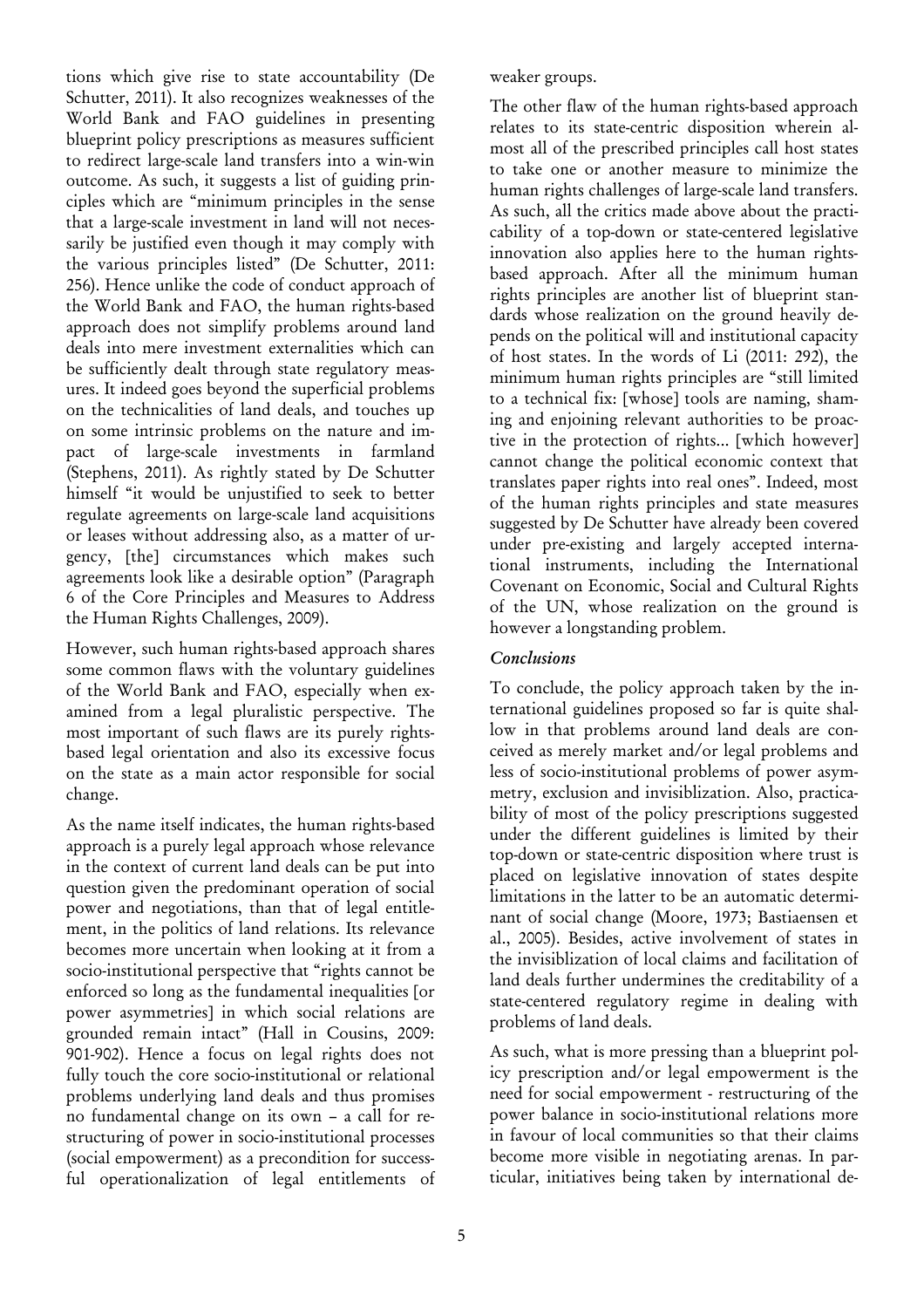velopment agents to address challenges of large-scale land transfer need to transcend well beyond the designing of blueprint standards. Such initiatives should rather try to identify and redress underlying socio-institutional forces which always put the poor at the losing end of the bargain. This includes enhancing the voice/agency power of the local poor as

well as changing the existing socio-institutional power asymmetries, so that local communities can be more visible and their rules more applicable/influential in negotiations.

### *Bibliography*

- ¾ Anseeuw, W., Wily, L.A., Cotula, L. and Taylor, M. (2012) "Land rights and the rush for land: findings of the global commercial pressures on land research project", Report, International Land Coalition, http://www.landcoalition.org/sites/default/files/publication/1205/ILC%20GSR%20report\_ENG.pdf (last consulted: 26 August 2012).
- ¾ Bastiaensen, J., De Herdt, T. and D'Exelle, B. (2005) "Poverty reduction as a local institutional process", World Development, 33 (6): 979-993.
- ¾ Borras, S.M. and Franco, J.C. (2010) "Towards a broader view of the politics of global land grab: rethinking land issues, reframing resistance", Working Paper, Series No. 001, ICAS, The Hague.
- ¾ Cotula, L., Vermeulen, S., Leonard, R. and Keeley, J. (2009) Land grab or development opportunity?: agricultural investment and international land deals in Africa, London/Rome, IIED/FAO/IFAD.
- ¾ Cotula, L. (2011) Land deals in Africa: what is in the contracts?, London, International Institute for Environment and Development.
- ¾ Cousins, B. (2009) "Capitalism obscured: the limits of law and rights-based approach to poverty reduction and development", Journal of Peasant Studies, 36 (4): 893-908.
- ¾ Deininger, K. and Byerlee, D. (2011) Rising global interest in farm land: can it yield sustainable and equitable benefits?, Washington DC, The World Bank.
- ¾ De Schutter, O. (2011) "How not to think of land-grabbing: three critiques of large-scale investments in farmland", Journal of Peasant Studies, 38 (2): 249-279.
- ¾ Fisseha, M. (2011) "A case study of the Bechera agricultural development project: Ethiopia", Report, International Land Coalition, http://www.landcoalition.org/sites/default/files/publication/1021/EDC\_Ethiopia\_web\_11.03.11.pdf (last consulted: 28 August 2012).
- ¾ Lavers, T. (2012) "Patterns of agrarian transformation in Ethiopia: state-mediated commercialization and the 'land grab", Journal of Peasant studies, 39 (3-4): 795-822.
- ¾ Li, T.M. (2011) "Centering labour in the land grabbing debate", Journal of Peasant Studies, 38 (2): 281- 298.
- $\triangleright$  Liversage, H. (2011) "Responding to "land grabbing" and promoting responsible investment in agriculture", Occasional Paper, No. 2, IFAD, Rome.
- ¾ Merlet, M. (2007) Land Policies and Agrarian Reforms, Proposal Paper. AGTER. 120 p. http://www.agter.asso.fr/IMG/pdf/Merlet\_2007\_11\_Land-Policies-Proposal-Paper\_EN-pt.pdf
- ¾ Merlet, P. and Bastiaensen, J. (2011) "Struggles over property rights in the context of large scale transnational land acquisitions: using legal pluralism to re-politicize the debate", Discussion Paper, IOB, Antwerp.
- ¾ Moore, S.F. (1973) "Law and social change: the semi-autonomous social field as an appropriate subject of study", Law and Society Review, 7 (1): 719-746.